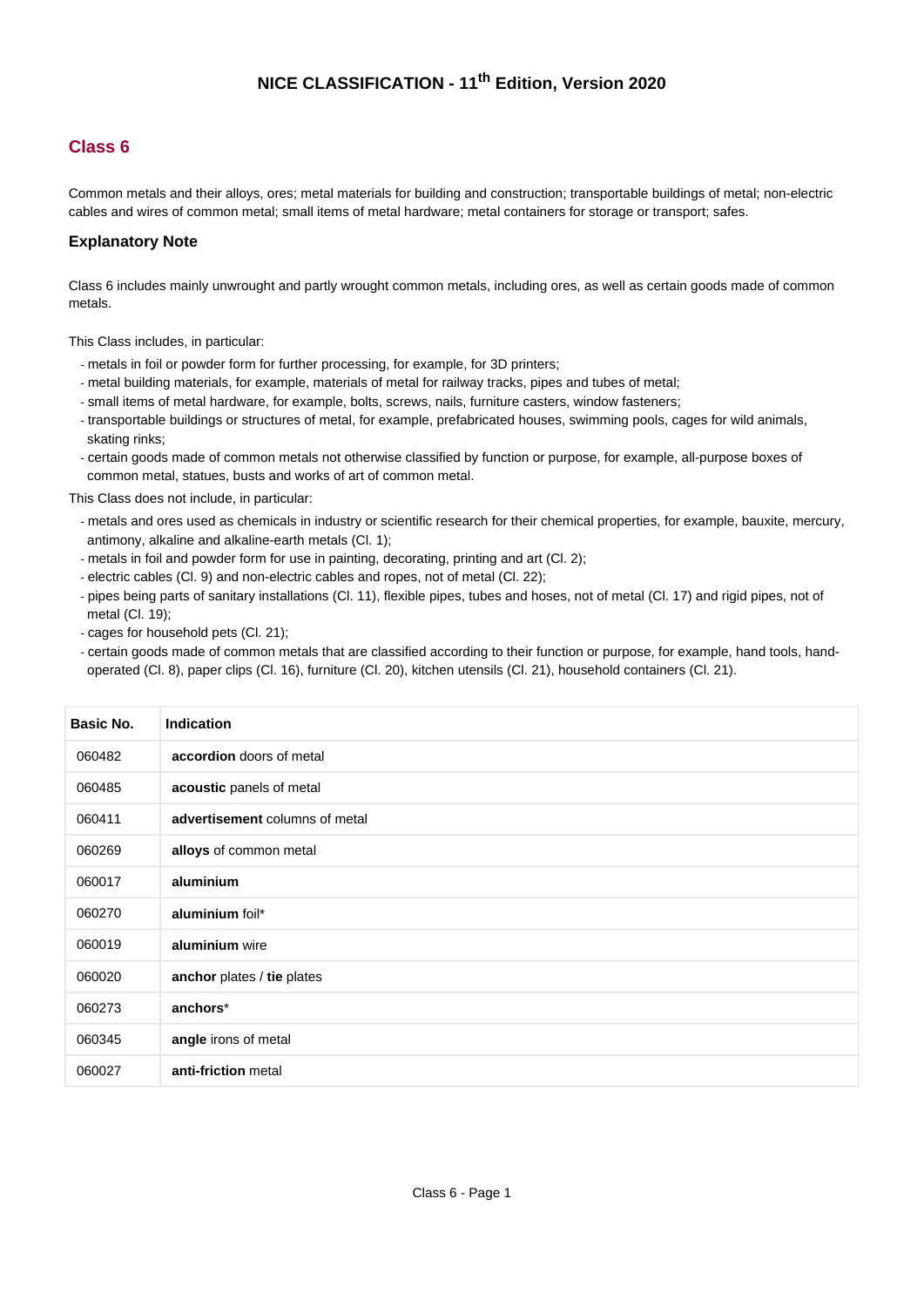| 060097 | anvils                                                                    |
|--------|---------------------------------------------------------------------------|
| 060248 | anvils [portable]                                                         |
| 060436 | arbours [structures] of metal                                             |
| 060047 | armour-plating of metal / armor-plating of metal                          |
| 060450 | armoured doors of metal / armored doors of metal                          |
| 060263 | aviaries [structures] of metal                                            |
| 060155 | badges of metal for vehicles                                              |
| 060463 | bag hangers of metal                                                      |
| 060265 | <b>balls</b> of steel                                                     |
| 060457 | balustrades of metal                                                      |
| 060285 | bands of metal for tying-up purposes / wrapping or binding bands of metal |
| 060041 | barbed wire                                                               |
| 060288 | barrel hoops of metal                                                     |
| 060287 | barrels of metal                                                          |
| 060042 | bars for metal railings                                                   |
| 060199 | baskets of metal                                                          |
| 060451 | bathtub grab bars of metal                                                |
| 060282 | beacons of metal, non-luminous                                            |
| 060045 | beak-irons / bick-irons                                                   |
| 060224 | beams of metal / girders of metal                                         |
| 060166 | bed casters of metal                                                      |
| 060240 | bells for animals                                                         |
| 060241 | bells*                                                                    |
| 060101 | belt stretchers of metal                                                  |
| 060012 | machine belt fasteners of metal                                           |
| 060043 | beryllium [glucinium] / glucinium [beryllium]                             |
| 060293 | bicycle parking installations of metal                                    |
| 060314 | binding screws of metal for cables                                        |
| 060319 | binding thread of metal for agricultural purposes                         |
| 060363 | bindings of metal                                                         |
| 060280 | bird baths [structures] of metal                                          |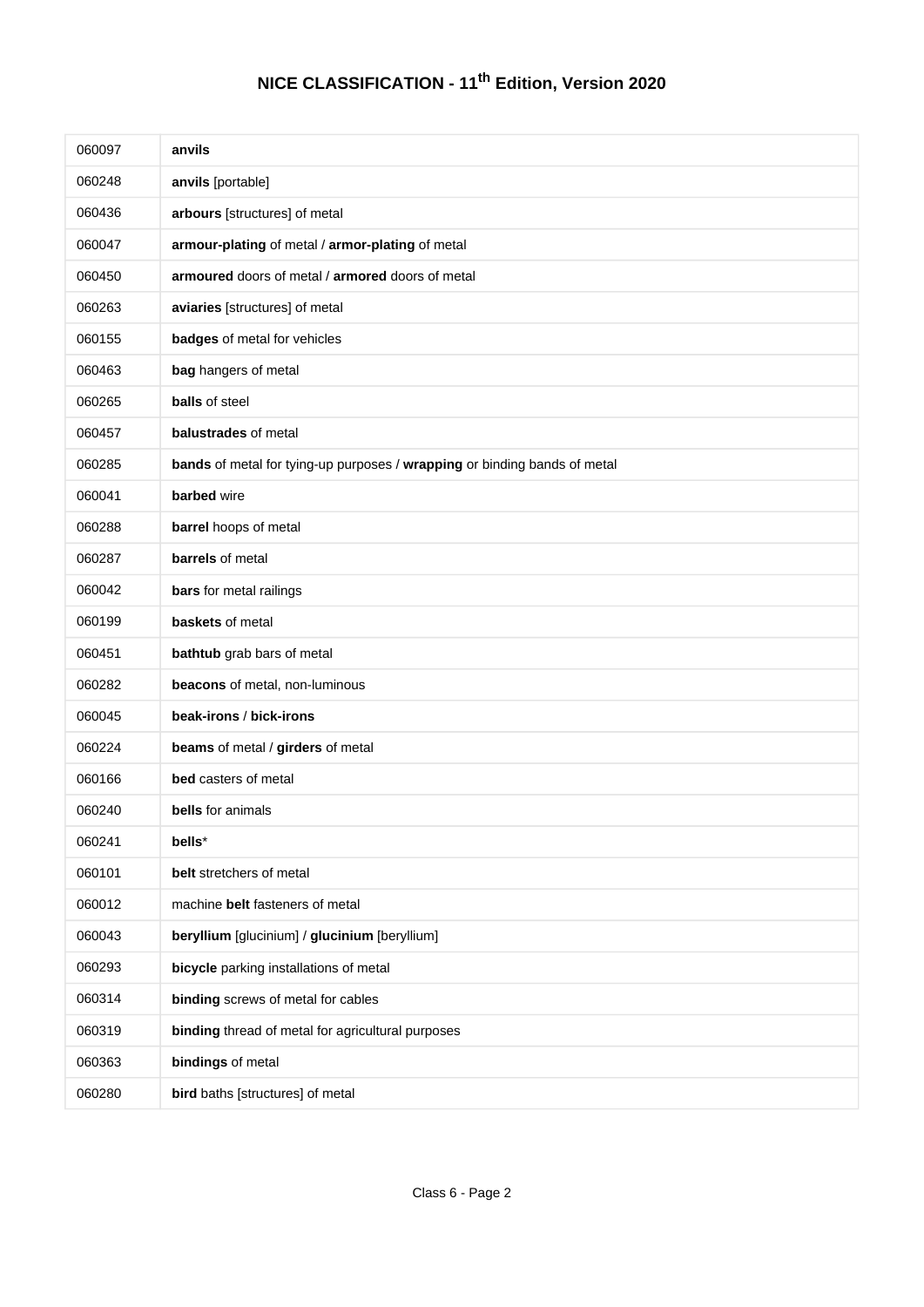| 060168 | blooms [metallurgy]                                                                                                                                  |
|--------|------------------------------------------------------------------------------------------------------------------------------------------------------|
| 060049 | <b>bolts</b> of metal                                                                                                                                |
| 060247 | bolts, flat                                                                                                                                          |
| 060299 | bottle caps of metal                                                                                                                                 |
| 060300 | bottle closures of metal / bottle fasteners of metal                                                                                                 |
| 060050 | bottles [metal containers] for compressed gas or liquid air                                                                                          |
| 060048 | box fasteners of metal                                                                                                                               |
| 060295 | <b>boxes</b> of common metal                                                                                                                         |
| 060026 | braces of metal for handling loads / braces of metal for load handling / harness of metal for handling loads /<br>harness of metal for load handling |
| 060123 | brackets of metal for building                                                                                                                       |
| 060464 | <b>brackets</b> of metal for furniture                                                                                                               |
| 060366 | branching pipes of metal                                                                                                                             |
| 060157 | brass, unwrought or semi-wrought                                                                                                                     |
| 060053 | brazing alloys                                                                                                                                       |
| 060460 | bright steel bars                                                                                                                                    |
| 060018 | bronze                                                                                                                                               |
| 060056 | bronzes [works of art]                                                                                                                               |
| 060055 | <b>bronzes</b> for tombstones / <b>monuments</b> of bronze for tombs                                                                                 |
| 060298 | buckles of common metal [hardware]                                                                                                                   |
| 060291 | building materials of metal                                                                                                                          |
| 060381 | building panels of metal                                                                                                                             |
| 060339 | buildings of metal                                                                                                                                   |
| 060170 | buildings, transportable, of metal                                                                                                                   |
| 060323 | burial vaults of metal                                                                                                                               |
| 060307 | busts of common metal                                                                                                                                |
| 060308 | cabanas of metal                                                                                                                                     |
| 060059 | cable joints of metal, non-electric / cable linkages of metal, non-electric                                                                          |
| 060311 | cables of metal, non-electric                                                                                                                        |
| 060061 | cadmium                                                                                                                                              |
| 060433 | metal cages for wild animals                                                                                                                         |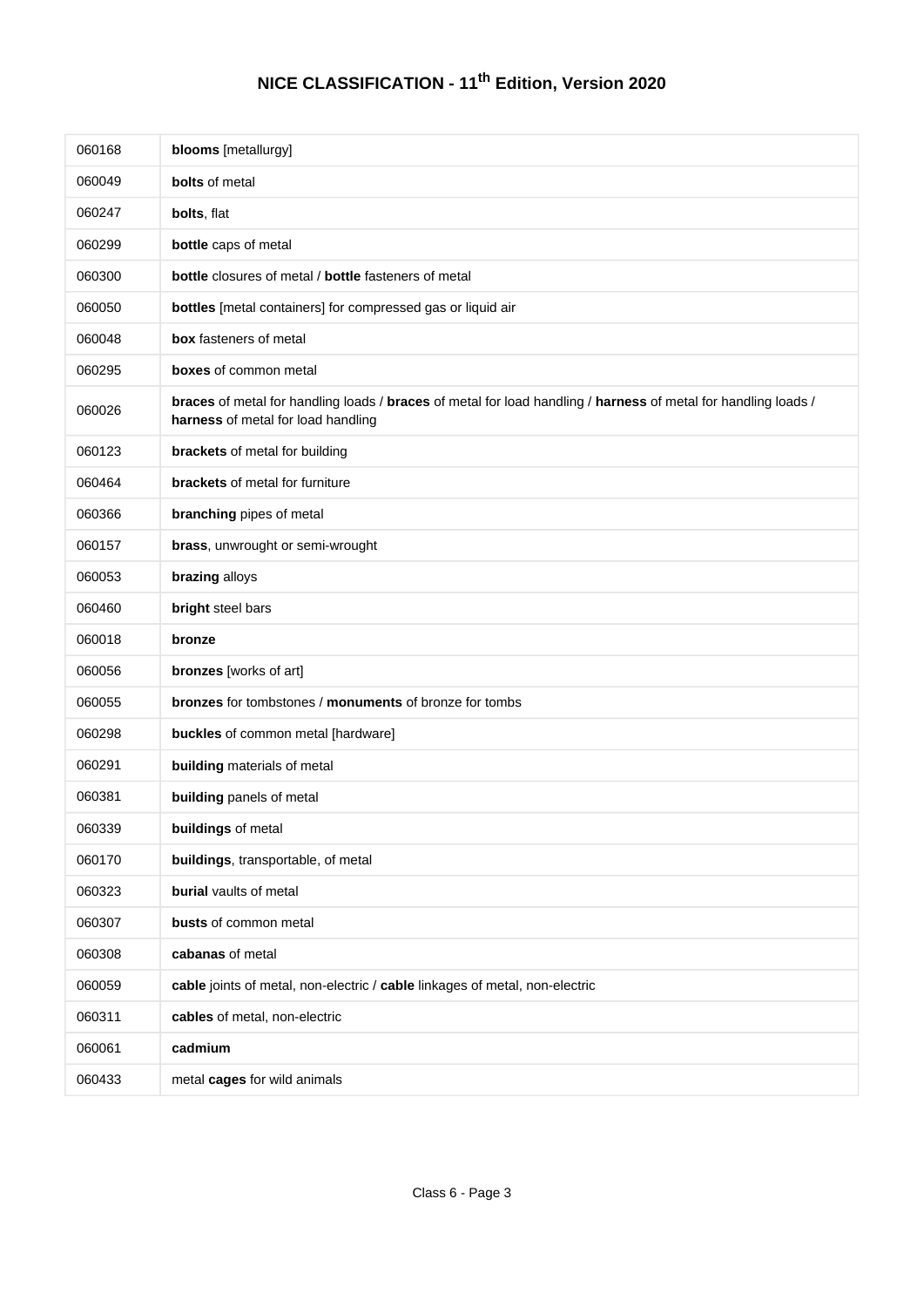| 060260 | casement windows of metal                                             |
|--------|-----------------------------------------------------------------------|
| 060029 | cashboxes [metal or non-metal]                                        |
| 060337 | casings of metal for oilwells                                         |
| 060391 | cask stands of metal                                                  |
| 060289 | casks of metal                                                        |
| 060133 | cast iron, unwrought or semi-wrought                                  |
| 060005 | cast steel                                                            |
| 060044 | cattle chains                                                         |
| 060209 | ceilings of metal                                                     |
| 060067 | celtium [hafnium] / hafnium [celtium]                                 |
| 060401 | cermets                                                               |
| 060068 | chains of metal*                                                      |
| 060095 | check rails of metal for railways / guard rails of metal for railways |
| 060398 | chests of metal / bins of metal                                       |
| 060425 | chicken-houses of metal                                               |
| 060096 | chill-moulds [foundry] / chill-molds [foundry]                        |
| 060318 | chimney cowls of metal                                                |
| 060331 | chimney pots of metal                                                 |
| 060414 | chimney shafts of metal                                               |
| 060413 | chimneys of metal                                                     |
| 060080 | chrome iron                                                           |
| 060081 | chrome ores                                                           |
| 060079 | chromium                                                              |
| 060458 | cladding of metal for building                                        |
| 060313 | clips of metal for cables and pipes                                   |
| 060469 | clips of metal for sealing bags                                       |
| 060395 | closures of metal for containers                                      |
| 060202 | clothes hooks of metal                                                |
| 060088 | cobalt, raw                                                           |
| 060312 | collars of metal for fastening pipes                                  |
| 060182 | common metals, unwrought or semi-wrought                              |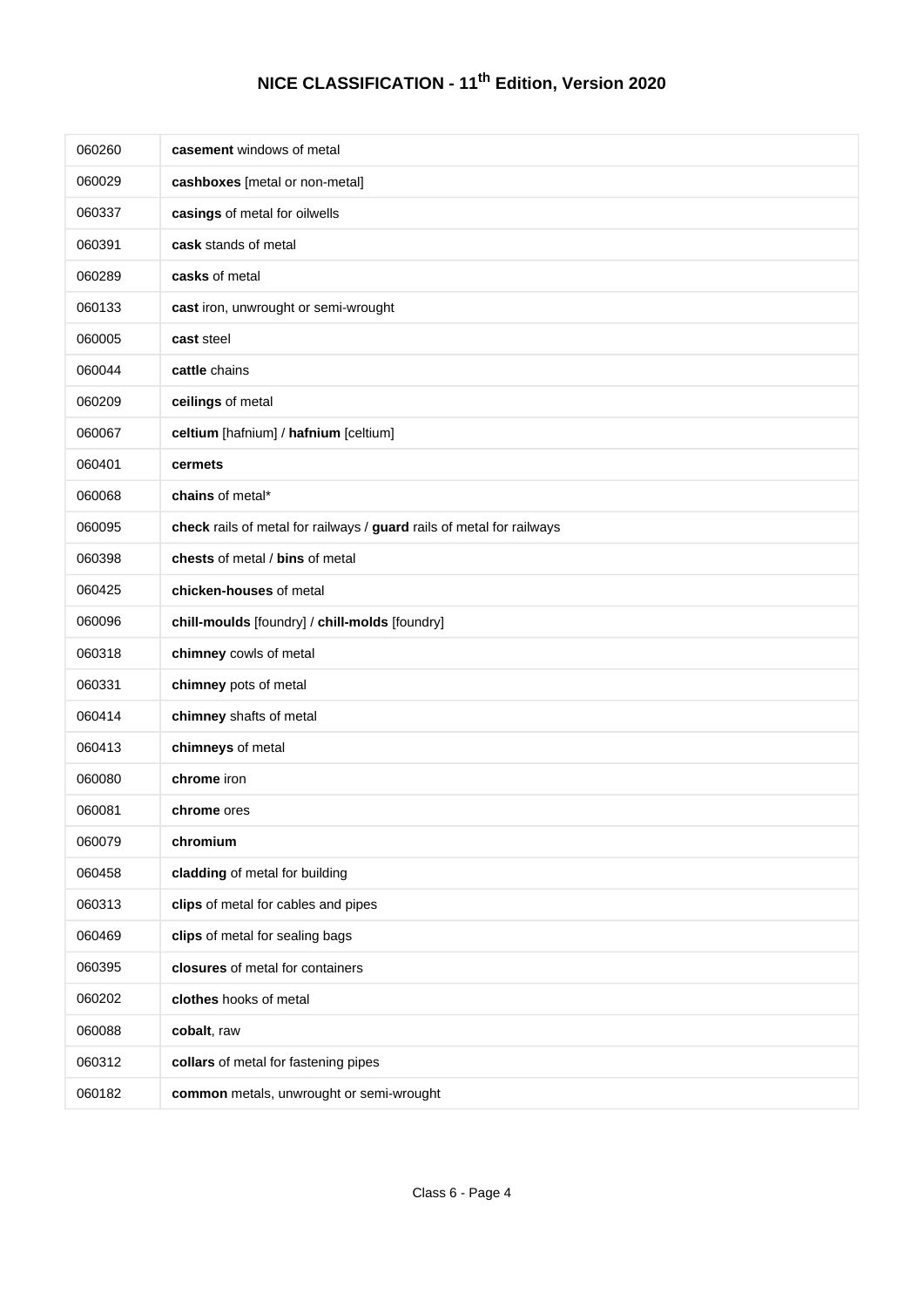| 060094 | containers of metal [storage, transport]                                                          |
|--------|---------------------------------------------------------------------------------------------------|
| 060112 | containers of metal for compressed gas or liquid air                                              |
| 060338 | containers of metal for liquid fuel                                                               |
| 060065 | containers of metal for storing acids                                                             |
| 060110 | copper rings                                                                                      |
| 060353 | copper wire, not insulated                                                                        |
| 060109 | copper, unwrought or semi-wrought                                                                 |
| 060343 | cornices of metal                                                                                 |
| 060082 | cotter pins of metal                                                                              |
| 060073 | couplings of metal for chains                                                                     |
| 060149 | crampons [climbing irons]                                                                         |
| 060102 | cramps of metal [crampons] / crampons of metal [cramps]                                           |
| 060397 | crash barriers of metal for roads                                                                 |
| 060477 | crucifixes of common metal, other than jewellery / crucifixes of common metal, other than jewelry |
| 060452 | dispensers for dog waste bags, fixed, of metal                                                    |
| 060215 | diving boards of metal                                                                            |
| 060121 | door bells of metal, non-electric                                                                 |
| 060220 | door bolts of metal                                                                               |
| 060135 | door closers of metal, non-electric / door springs of metal, non-electric                         |
| 060455 | door fasteners of metal                                                                           |
| 060394 | door fittings of metal                                                                            |
| 060329 | door frames of metal / door casings of metal                                                      |
| 060216 | door handles of metal                                                                             |
| 060180 | door knockers of metal                                                                            |
| 060320 | door openers of metal, non-electric                                                               |
| 060219 | door panels of metal                                                                              |
| 060113 | door scrapers                                                                                     |
| 060036 | door stops of metal                                                                               |
| 060100 | doors of metal*                                                                                   |
| 060114 | drain pipes of metal                                                                              |
| 060335 | drain traps [valves] of metal                                                                     |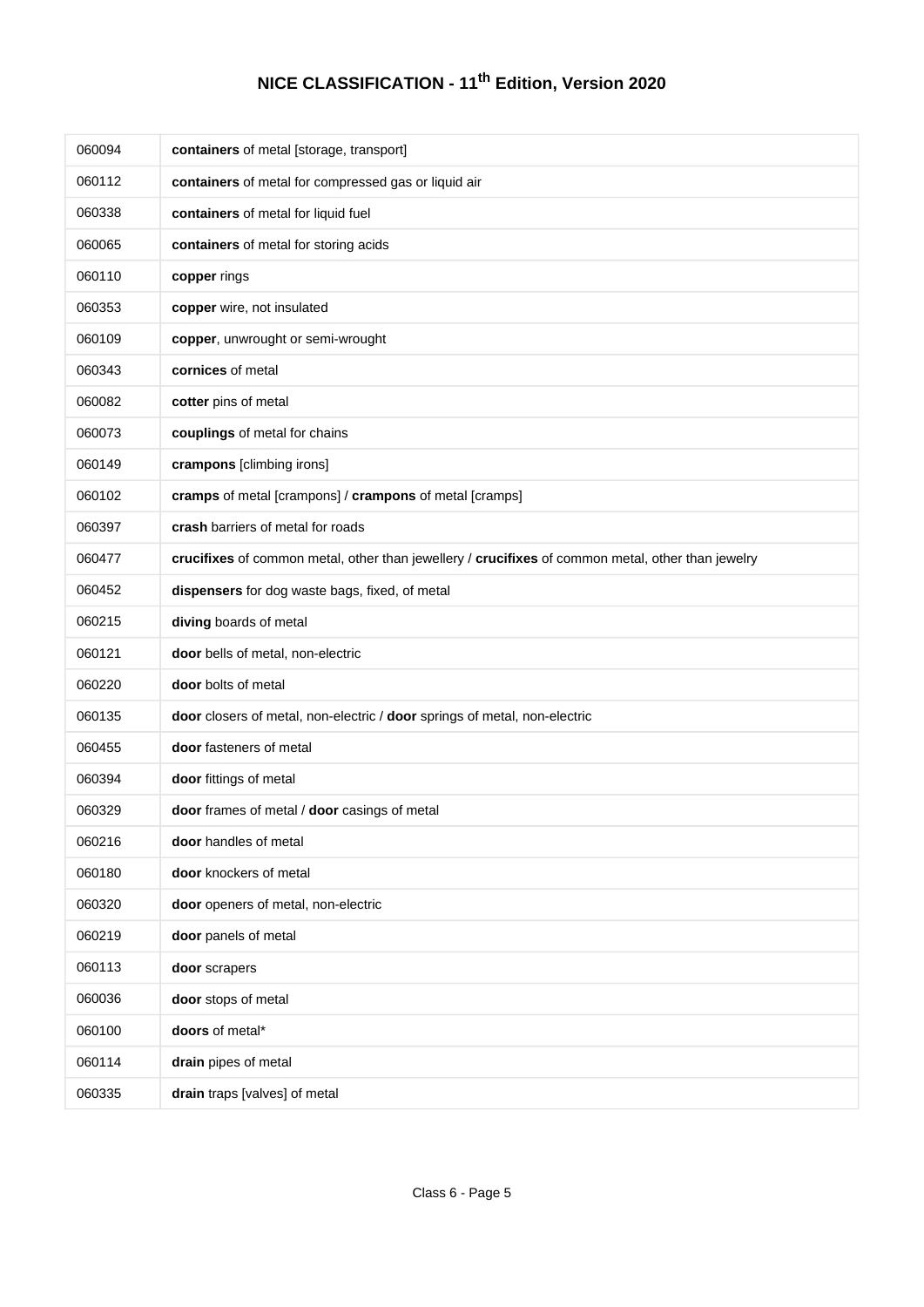| 060462 | drawn and polished metal bars                                                                                                                                         |
|--------|-----------------------------------------------------------------------------------------------------------------------------------------------------------------------|
| 060317 | duckboards of metal                                                                                                                                                   |
| 060415 | ducts of metal for ventilating and air-conditioning installations                                                                                                     |
| 060076 | ducts of metal, for central heating installations / ducts and pipes of metal for central heating installations / pipes of<br>metal, for central heating installations |
| 060099 | elbows of metal for pipes                                                                                                                                             |
| 060367 | enclosures of metal for tombs                                                                                                                                         |
| 060143 | eye bolts / screw rings                                                                                                                                               |
| 060368 | fences of metal                                                                                                                                                       |
| 060262 | ferrules of metal                                                                                                                                                     |
| 060172 | ferrules of metal for handles                                                                                                                                         |
| 060064 | ferrules of metal for walking sticks                                                                                                                                  |
| 060382 | figurines of common metal / statuettes of common metal                                                                                                                |
| 060161 | filings of metal                                                                                                                                                      |
| 060431 | firedogs [andirons]                                                                                                                                                   |
| 060483 | fireplace grates of metal                                                                                                                                             |
| 060475 | fireplace mantles of metal                                                                                                                                            |
| 060116 | fish plates [rails]                                                                                                                                                   |
| 060393 | fittings of metal for beds                                                                                                                                            |
| 060140 | fittings of metal for building                                                                                                                                        |
| 060324 | fittings of metal for coffins                                                                                                                                         |
| 060267 | fittings of metal for compressed air lines                                                                                                                            |
| 060380 | fittings of metal for furniture                                                                                                                                       |
| 060130 | fittings of metal for windows                                                                                                                                         |
| 060468 | flagpoles [structures] of metal                                                                                                                                       |
| 060054 | flanges of metal [collars]                                                                                                                                            |
| 060195 | flashing of metal for building                                                                                                                                        |
| 060340 | floating containers of metal                                                                                                                                          |
| 060272 | floating docks of metal, for mooring boats                                                                                                                            |
| 060040 | floor tiles of metal                                                                                                                                                  |
| 060210 | floors of metal                                                                                                                                                       |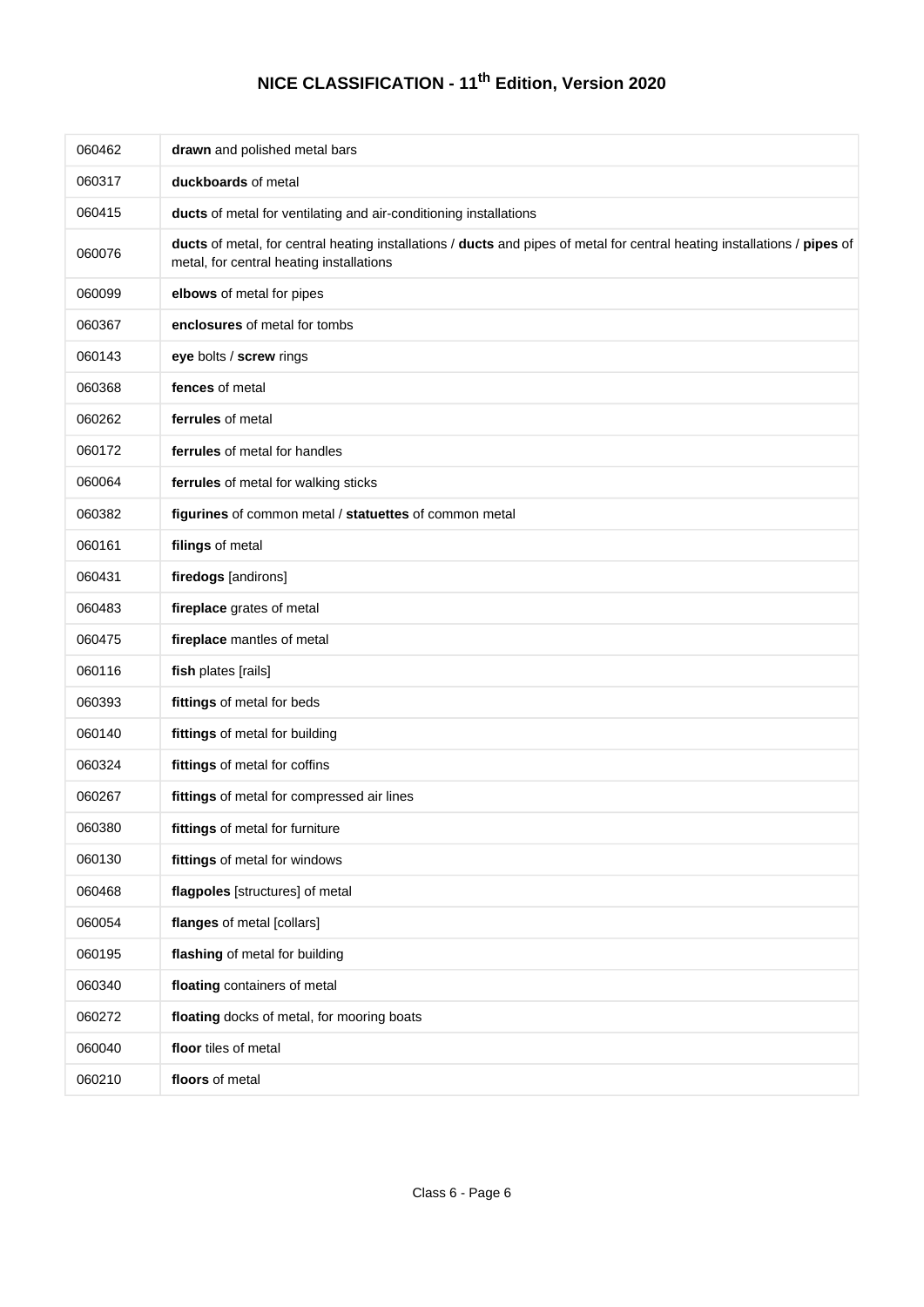| 060416 | foils of metal for wrapping and packaging               |
|--------|---------------------------------------------------------|
| 060473 | folding doors of metal                                  |
| 060384 | foundry moulds of metal / foundry molds of metal        |
| 060074 | frames of metal for building                            |
| 060328 | framework of metal for building                         |
| 060330 | materials of metal for funicular railway permanent ways |
| 060390 | furnace fireguards of metal                             |
| 060187 | furniture casters of metal                              |
| 060145 | galena [ore]                                            |
| 060218 | gates of metal                                          |
| 060147 | germanium                                               |
| 060417 | gold solder                                             |
| 060152 | gratings of metal / grilles of metal                    |
| 060385 | grave slabs of metal / tomb slabs of metal              |
| 060151 | grease nipples                                          |
| 060316 | greenhouse frames of metal                              |
| 060236 | greenhouses of metal, transportable                     |
| 060356 | gutter pipes of metal                                   |
| 060480 | hand-held flagpoles of metal                            |
| 060181 | handcuffs                                               |
| 060175 | handling pallets of metal                               |
| 060327 | hinges of metal                                         |
| 060105 | hooks [metal hardware]                                  |
| 060352 | hooks of metal for clothes rails                        |
| 060351 | hooks of metal for roofing slates                       |
| 060418 | hoppers of metal, non-mechanical                        |
| 060077 | horseshoe nails                                         |
| 060459 | hot-rolled steel bars                                   |
| 060196 | house numbers of metal, non-luminous                    |
| 060150 | ice moulds of metal                                     |
| 060051 | identification bracelets of metal                       |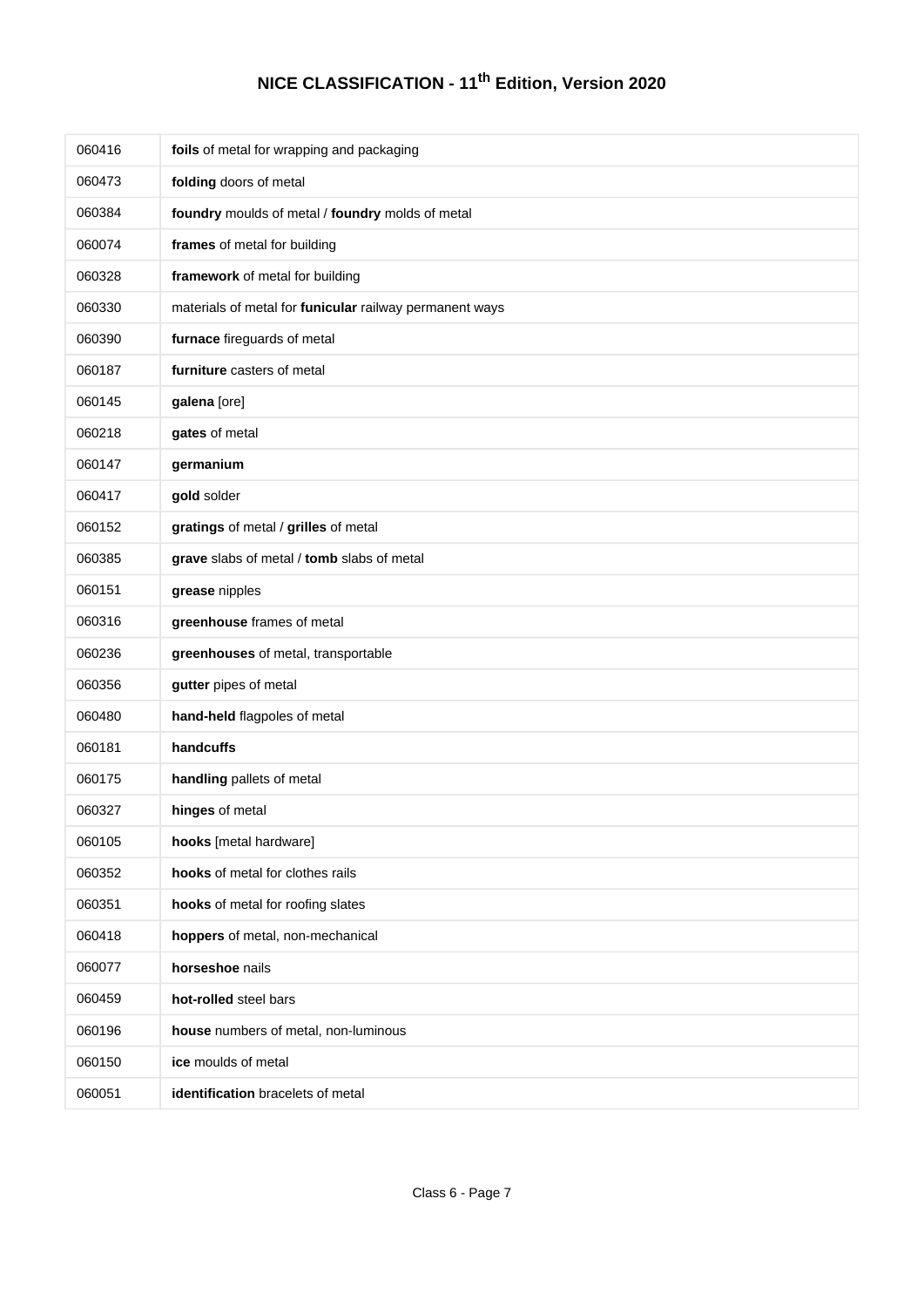| 060154 | indium                                            |
|--------|---------------------------------------------------|
| 060164 | ingots of common metal                            |
| 060428 | insect screens of metal                           |
| 060134 | iron ores                                         |
| 060052 | iron slabs                                        |
| 060131 | iron strip / hoop iron                            |
| 060132 | iron wire                                         |
| 060115 | iron, unwrought or semi-wrought                   |
| 060227 | ironmongery* / hardware* of metal, small          |
| 060347 | ironwork for doors                                |
| 060106 | ironwork for windows                              |
| 060156 | jalousies of metal                                |
| 060466 | jerrycans of metal                                |
| 060021 | jets of metal                                     |
| 060225 | joists of metal                                   |
| 060229 | junctions of metal for pipes                      |
| 060083 | keys of metal                                     |
| 060301 | knobs of metal                                    |
| 060465 | labels of metal                                   |
| 060361 | ladders of metal                                  |
| 060022 | latch bars of metal                               |
| 060167 | latches of metal                                  |
| 060160 | laths of metal                                    |
| 060256 | latticework of metal / trellis of metal           |
| 060146 | lead seals                                        |
| 060214 | lead, unwrought or semi-wrought                   |
| 060120 | letter boxes of metal                             |
| 060419 | letters and numerals of common metal, except type |
| 060163 | limonite                                          |
| 060211 | linings of metal for building                     |
| 060165 | lintels of metal                                  |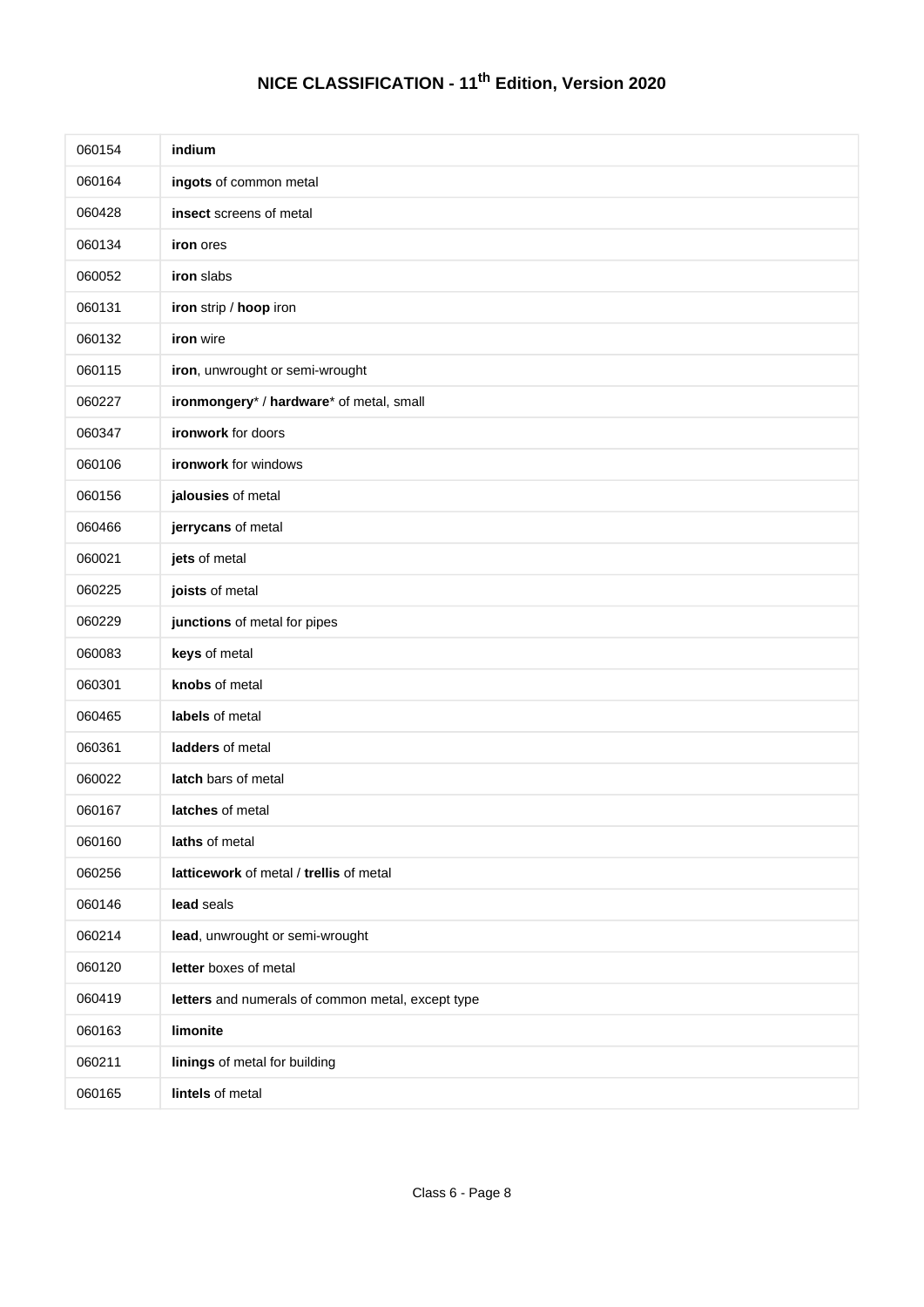| 060326 | loading gauge rods of metal for railway wagons                   |
|--------|------------------------------------------------------------------|
| 060325 | loading pallets of metal                                         |
| 060204 | lock bolts                                                       |
| 060379 | locks of metal for bags                                          |
| 060237 | locks of metal for vehicles                                      |
| 060144 | locks of metal, other than electric                              |
| 060169 | magnesium                                                        |
| 060174 | manganese                                                        |
| 060349 | manhole covers of metal                                          |
| 060420 | manifolds of metal for pipelines                                 |
| 060023 | masts of metal                                                   |
| 060389 | memorial plates of metal / memorial plaques of metal             |
| 060453 | metals in foil or powder form for 3D printers                    |
| 060434 | metals in powder form*                                           |
| 060362 | mobile boarding stairs of metal for passengers                   |
| 060189 | molybdenum                                                       |
| 060136 | molybdenum iron                                                  |
| 060190 | monuments of metal                                               |
| 060386 | monuments of metal for tombs                                     |
| 060271 | mooring bollards of metal                                        |
| 060412 | mooring buoys of metal                                           |
| 060474 | mouldings of metal for building / moldings of metal for building |
| 060344 | mouldings of metal for cornices / moldings of metal for cornices |
| 060085 | nails                                                            |
| 060399 | nameplates of metal / identity plates of metal                   |
| 060193 | nickel                                                           |
| 060016 | nickel silver / German silver                                    |
| 060194 | niobium                                                          |
| 060014 | nozzles of metal                                                 |
| 060364 | nuts of metal                                                    |
| 060479 | oil drainage containers of metal                                 |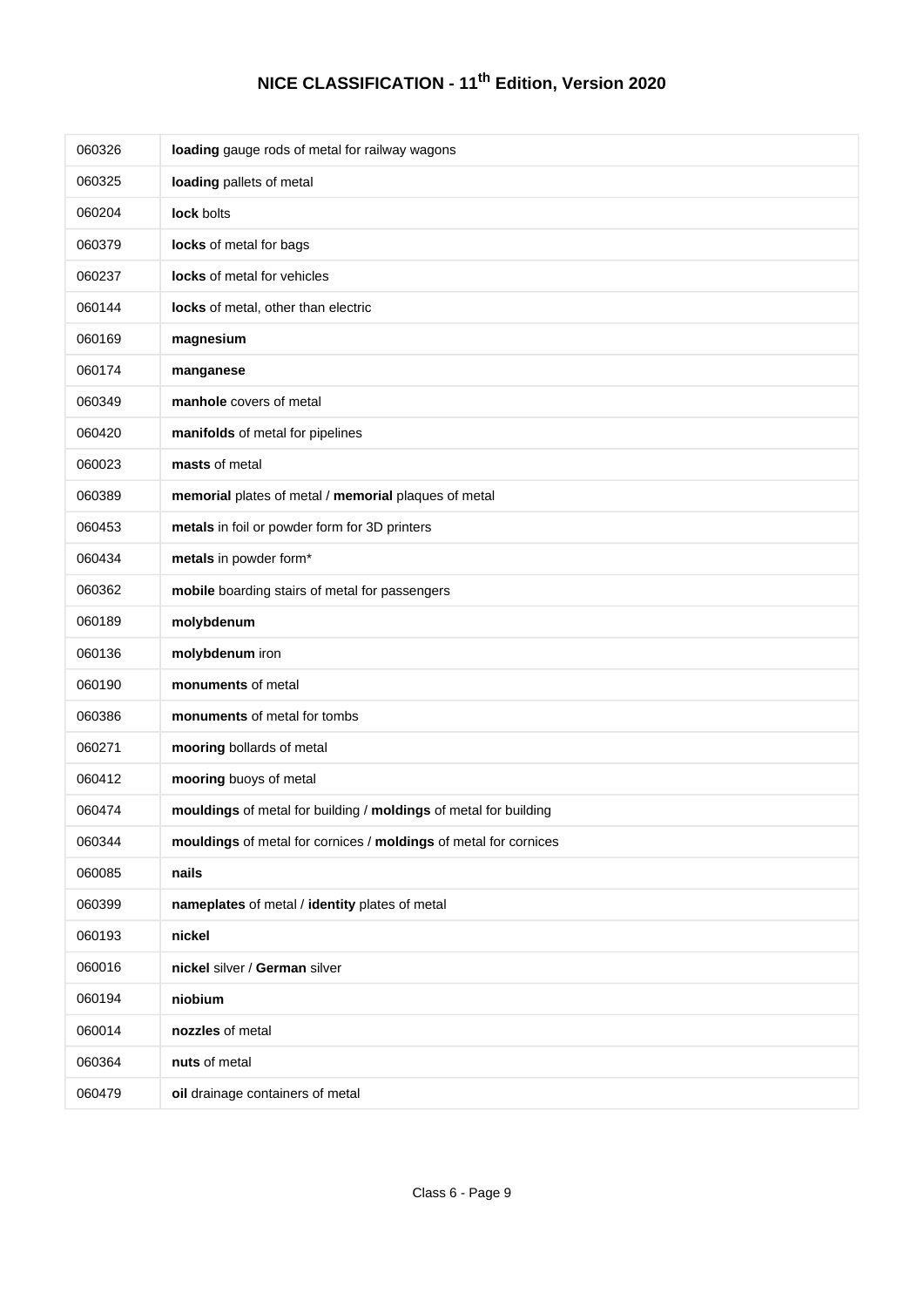| 060183 | ores of metal                                                       |
|--------|---------------------------------------------------------------------|
| 060158 | outdoor blinds of metal                                             |
| 060231 | packaging containers of metal                                       |
| 060062 | padlocks of metal, other than electronic                            |
| 060310 | paint spraying booths of metal / booths of metal for spraying paint |
| 060198 | palings of metal                                                    |
| 060456 | pantiles of metal                                                   |
| 060336 | partitions of metal                                                 |
| 060294 | paving blocks of metal                                              |
| 060446 | paving slabs of metal                                               |
| 060461 | peeled metal bars                                                   |
| 060078 | pegs of metal                                                       |
| 060421 | penstock pipes of metal                                             |
| 060438 | pigsties of metal                                                   |
| 060090 | pillars of metal for building                                       |
| 060141 | pins [hardware]                                                     |
| 060173 | pipe muffs of metal                                                 |
| 060127 | pipes of metal / tubes of metal                                     |
| 060258 | pipework of metal                                                   |
| 060430 | pitons of metal                                                     |
| 060226 | platforms, prefabricated, of metal                                  |
| 060296 | plugs of metal / bungs of metal                                     |
| 060024 | poles of metal                                                      |
| 060179 | porches [structures] of metal                                       |
| 060205 | posts of metal                                                      |
| 060365 | posts of metal for power lines / poles of metal for power lines     |
| 060103 | pot hooks of metal                                                  |
| 060439 | prefabricated houses [kits] of metal                                |
| 060093 | preserving boxes of metal / preserve tins / tin cans                |
| 060372 | props of metal                                                      |
| 060207 | pulleys of metal, other than for machines                           |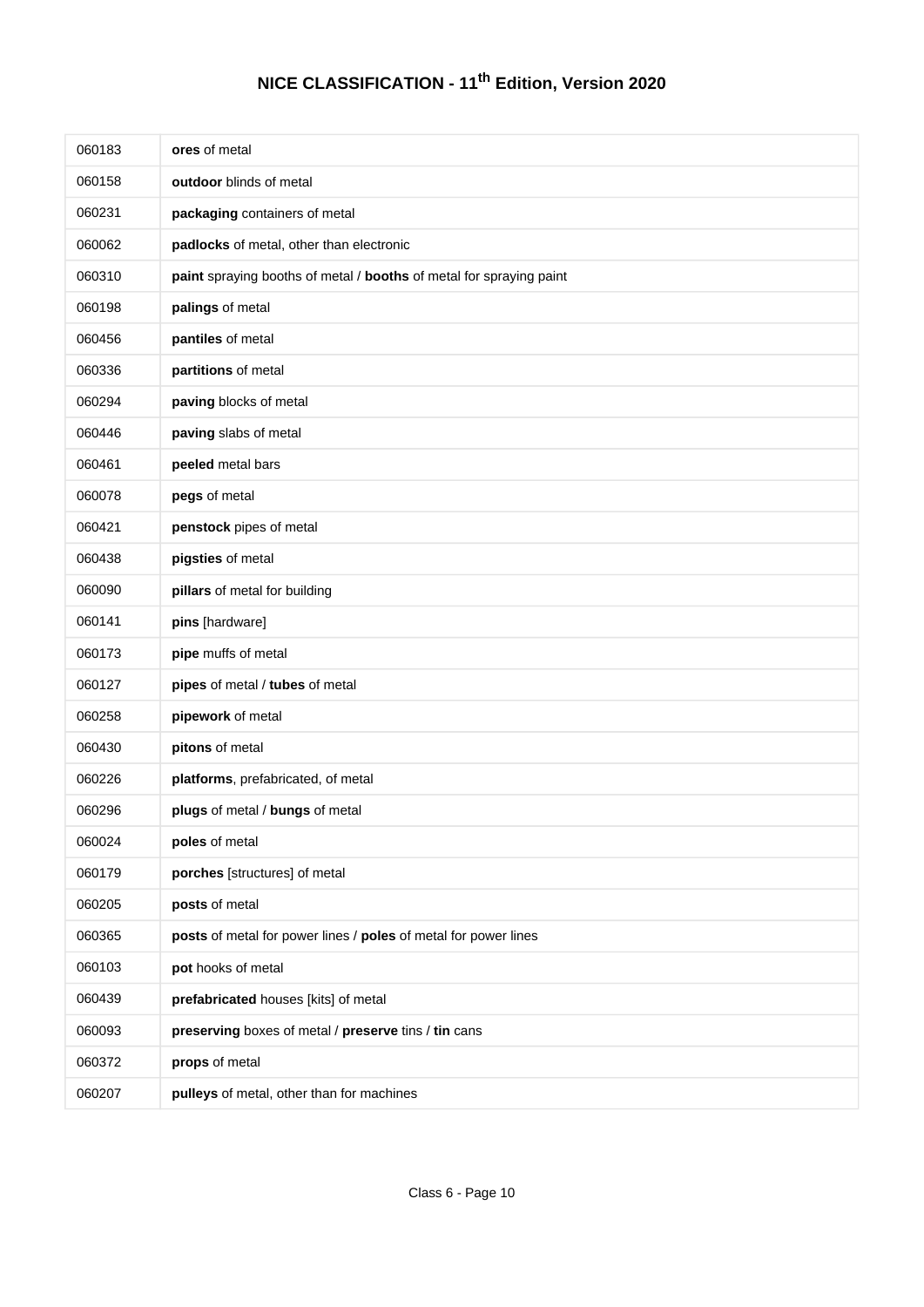| 060185 | pyrophoric metals                                             |
|--------|---------------------------------------------------------------|
| 060129 | rails of metal                                                |
| 060089 | railway material of metal                                     |
| 060013 | railway points / railway switches                             |
| 060245 | railway sleepers of metal / railroad ties of metal            |
| 060476 | metal ramps for use with vehicles                             |
| 060357 | reels of metal, non-mechanical, for flexible hoses            |
| 060435 | refractory construction materials of metal                    |
| 060400 | registration plates of metal / numberplates of metal          |
| 060276 | reinforcing materials of metal for building                   |
| 060277 | reinforcing materials of metal for machine belts              |
| 060275 | reinforcing materials of metal for pipes                      |
| 060033 | reinforcing materials, of metal, for concrete                 |
| 060038 | rings of metal* / stop collars of metal*                      |
| 060217 | rivets of metal                                               |
| 060228 | road signs, non-luminous and non-mechanical, of metal         |
| 060159 | rocket launching platforms of metal                           |
| 060302 | rods of metal for brazing                                     |
| 060303 | rods of metal for brazing and welding                         |
| 060304 | rods of metal for welding                                     |
| 060009 | roller blinds of steel                                        |
| 060350 | roof coverings of metal                                       |
| 060098 | roof flashing of metal                                        |
| 060332 | roof gutters of metal                                         |
| 060252 | roofing of metal                                              |
| 060449 | roofing of metal, incorporating photovoltaic cells            |
| 060213 | roofing tiles of metal                                        |
| 060058 | rope thimbles of metal                                        |
| 060341 | ropes of metal                                                |
| 060348 | runners of metal for sliding doors                            |
| 060034 | safes [metal or non-metal] / strongboxes [metal or non-metal] |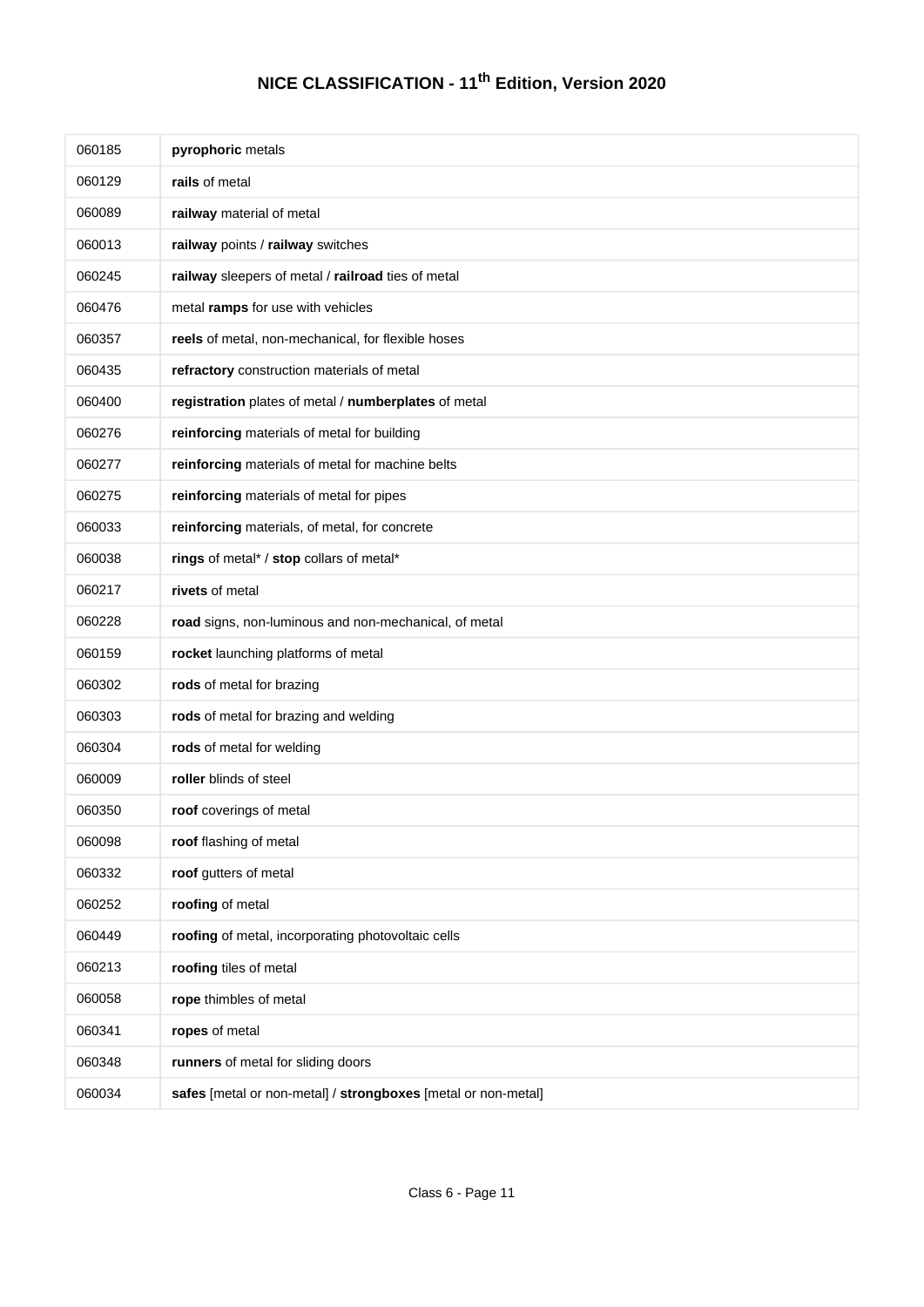| 060472 | safes, electronic                                            |
|--------|--------------------------------------------------------------|
| 060066 | safety cashboxes                                             |
| 060071 | safety chains of metal                                       |
| 060454 | sash fasteners of metal for windows                          |
| 060360 | scaffolding of metal                                         |
| 060442 | screw tops of metal for bottles                              |
| 060118 | screws of metal                                              |
| 060297 | sealing caps of metal                                        |
| 060396 | sheaf binders of metal                                       |
| 060188 | sheet piles of metal / pilings of metal                      |
| 060376 | sheets and plates of metal                                   |
| 060063 | shims                                                        |
| 060471 | shoe dowels of metal                                         |
| 060470 | shoe pegs of metal                                           |
| 060292 | shuttering of metal for concrete                             |
| 060197 | shutters of metal                                            |
| 060200 | signalling panels, non-luminous and non-mechanical, of metal |
| 060370 | signboards of metal                                          |
| 060235 | signs, non-luminous and non-mechanical, of metal             |
| 060137 | silicon iron                                                 |
| 060233 | sills of metal                                               |
| 060239 | silos of metal                                               |
| 060030 | silver solder                                                |
| 060032 | silver-plated tin alloys                                     |
| 060203 | skating rinks [structures] of metal                          |
| 060447 | slabs of metal for building                                  |
| 060092 | sleeves [metal hardware]                                     |
| 060306 | slings of metal for handling loads                           |
| 060242 | soldering wire of metal                                      |
| 060484 | soundproof booths of metal, transportable                    |
| 060221 | split rings of common metal for keys                         |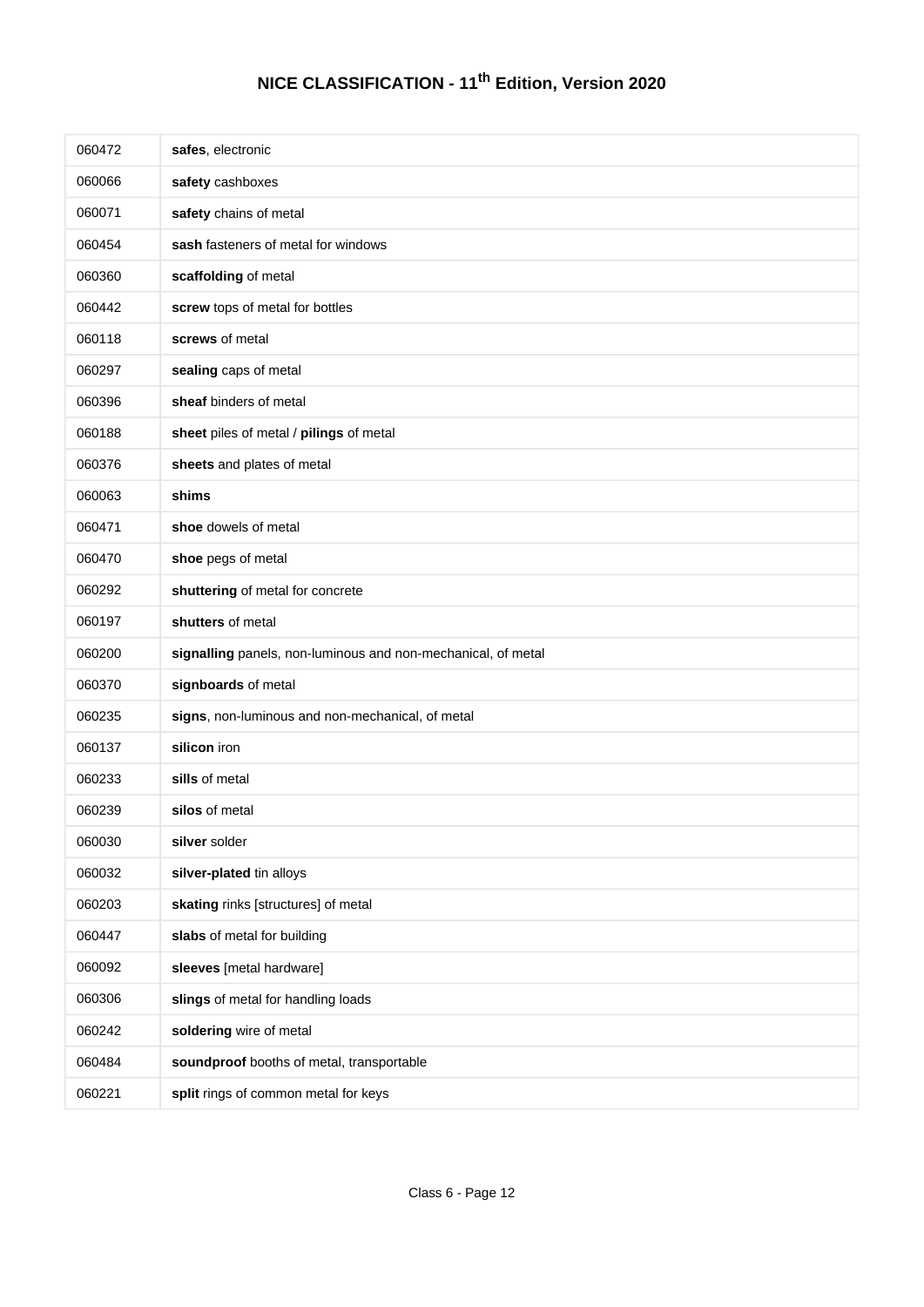| 060153 | spring locks                                                           |
|--------|------------------------------------------------------------------------|
| 060206 | springs [metal hardware]                                               |
| 060122 | spurs                                                                  |
| 060437 | stables of metal                                                       |
| 060355 | stair treads [steps] of metal                                          |
| 060124 | staircases of metal                                                    |
| 060467 | stakes of metal for plants or trees                                    |
| 060244 | statues of common metal                                                |
| 060002 | steel alloys                                                           |
| 060266 | steel buildings                                                        |
| 060006 | steel masts                                                            |
| 060011 | steel pipes / steel tubes                                              |
| 060010 | steel sheets                                                           |
| 060003 | steel strip / hoop steel                                               |
| 060004 | steel wire                                                             |
| 060001 | steel, unwrought or semi-wrought                                       |
| 060448 | step stools of metal                                                   |
| 060177 | steps [ladders] of metal                                               |
| 060481 | stoppers of metal                                                      |
| 060238 | stops of metal                                                         |
| 060039 | strap-hinges of metal                                                  |
| 060305 | straps of metal for handling loads / belts of metal for handling loads |
| 060441 | street gutters of metal                                                |
| 060284 | stretchers for iron bands [tension links]                              |
| 060383 | stretchers for metal bands [tension links]                             |
| 060162 | stringers [parts of staircases] of metal                               |
| 060290 | swimming pools [structures] of metal                                   |
| 060478 | swing doors of metal                                                   |
| 060086 | tacks [nails] / brads                                                  |
| 060232 | tanks of metal / reservoirs of metal                                   |
| 060246 | tantalum [metal]                                                       |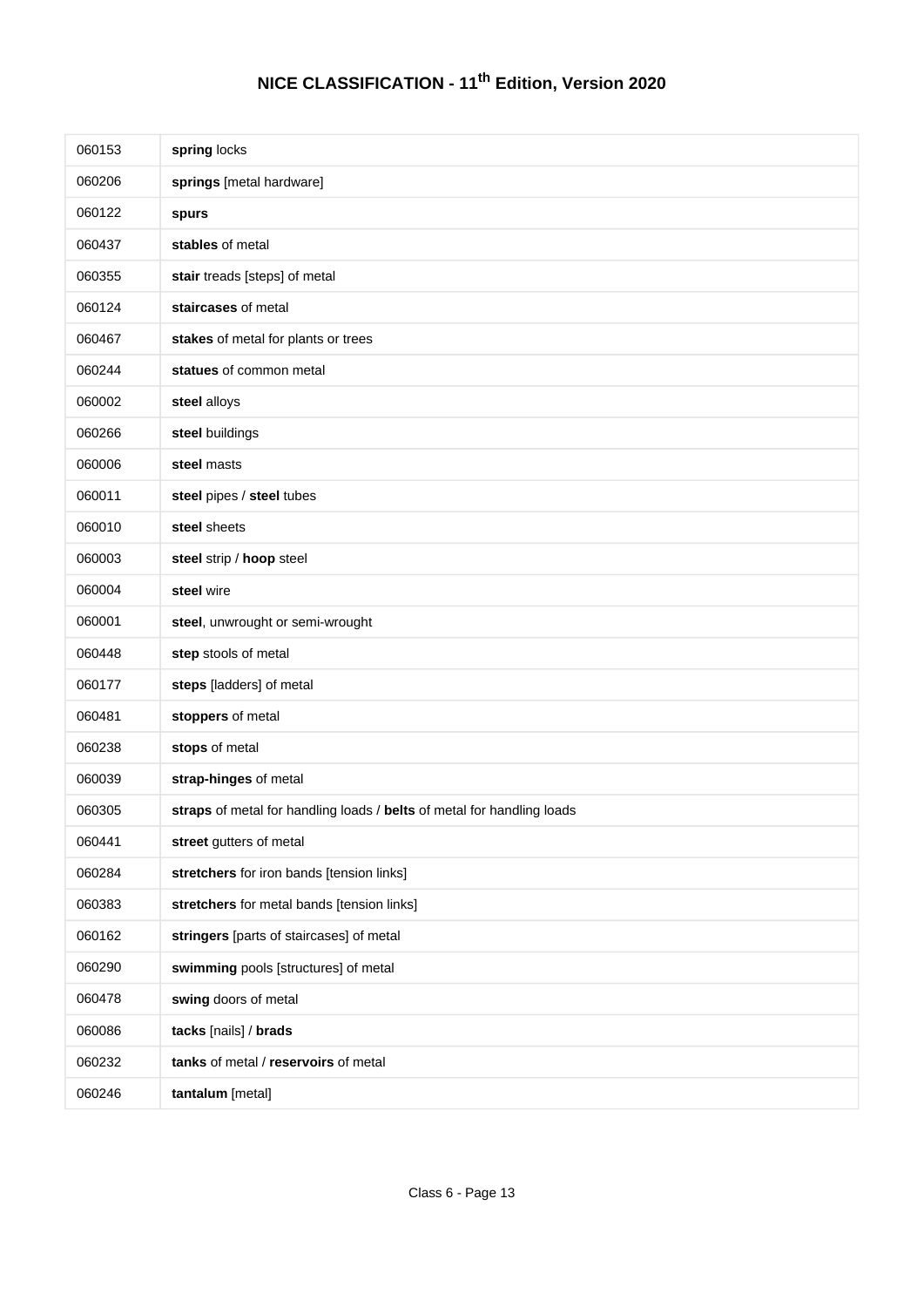| 060402 | taps of metal for casks / faucets of metal for casks |
|--------|------------------------------------------------------|
| 060222 | telegraph posts of metal                             |
| 060422 | telephone booths of metal / telephone boxes of metal |
| 060057 | telpher cables                                       |
| 060249 | tension links                                        |
| 060208 | tent pegs of metal                                   |
| 060286 | thread of metal for tying-up purposes                |
| 060322 | tile floorings of metal                              |
| 060321 | tiles of metal for building                          |
| 060373 | tin                                                  |
| 060375 | tinfoil                                              |
| 060374 | tinplate                                             |
| 060119 | tinplate packings                                    |
| 060251 | titanium                                             |
| 060138 | titanium iron / ferrotitanium                        |
| 060253 | tombac                                               |
| 060254 | tombs of metal                                       |
| 060387 | tombstone plaques of metal                           |
| 060388 | tombstone stelae of metal                            |
| 060423 | tool boxes of metal, empty                           |
| 060424 | tool chests of metal, empty                          |
| 060358 | towel dispensers, fixed, of metal                    |
| 060176 | transport pallets of metal                           |
| 060025 | traps for wild animals*                              |
| 060440 | trays of metal*                                      |
| 060028 | tree protectors of metal                             |
| 060279 | troughs of metal for mixing mortar                   |
| 060111 | tubbing of metal                                     |
| 060257 | tungsten                                             |
| 060139 | tungsten iron                                        |
| 060255 | turnstiles of metal                                  |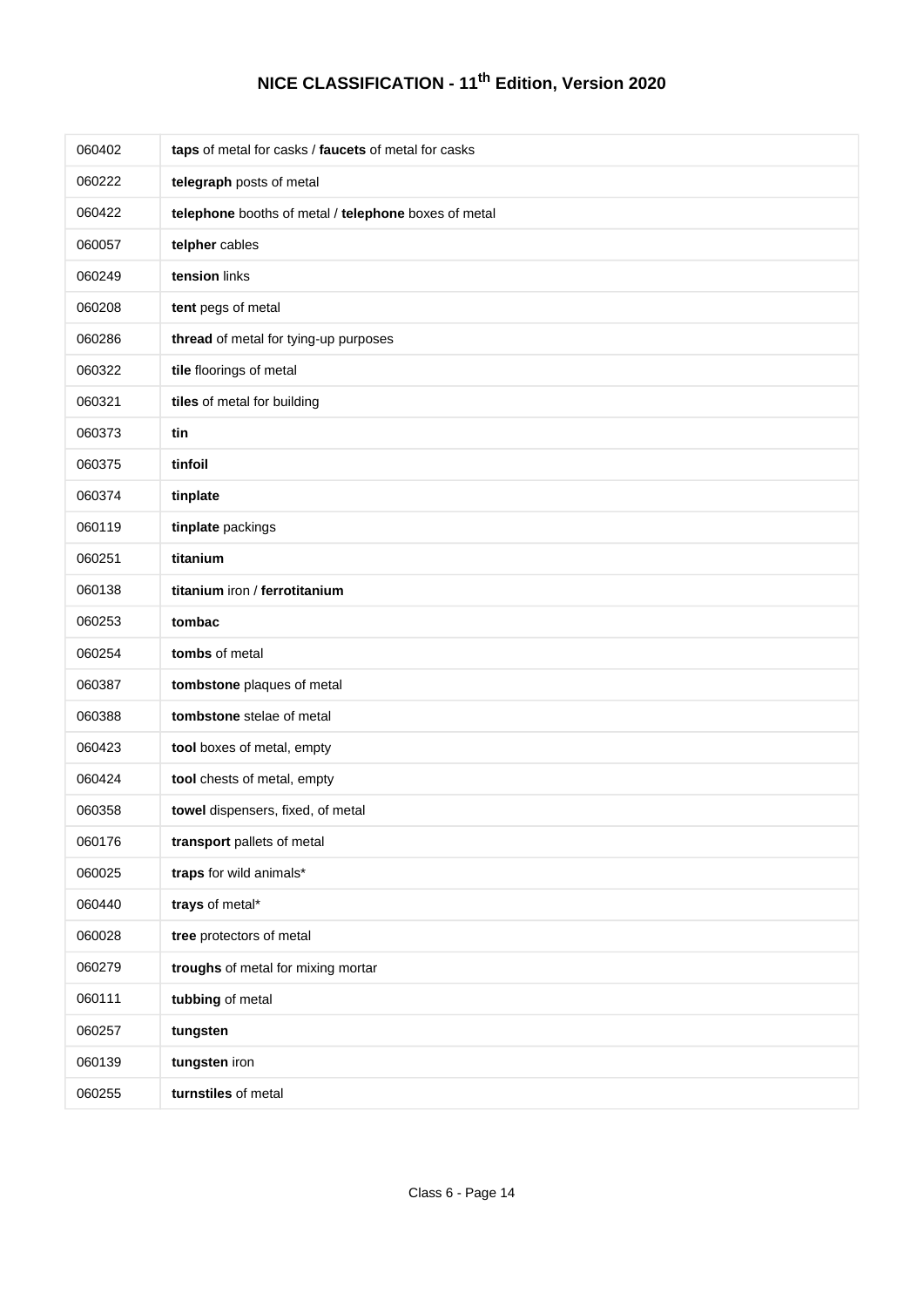| 060212 | turntables [railways]                                                          |
|--------|--------------------------------------------------------------------------------|
| 060243 | valves of metal, other than parts of machines                                  |
| 060259 | vanadium                                                                       |
| 060354 | vats of metal                                                                  |
| 060191 | vice claws of metal                                                            |
| 060274 | wainscotting of metal                                                          |
| 060192 | wall claddings of metal for building                                           |
| 060201 | wall linings of metal for building                                             |
| 060087 | wall plugs of metal                                                            |
| 060445 | wall tiles of metal                                                            |
| 060037 | washers of metal                                                               |
| 060359 | water-pipe valves of metal                                                     |
| 060091 | water-pipes of metal                                                           |
| 060148 | weather- or wind-vanes of metal / weather vanes of metal / wind vanes of metal |
| 060426 | wheel clamps [boots]                                                           |
| 060046 | white metal                                                                    |
| 060432 | wind-driven bird-repelling devices made of metal                               |
| 060369 | winding spools of metal, non-mechanical, for flexible hoses                    |
| 060104 | window casement bolts                                                          |
| 060444 | window closers of metal, non-electric                                          |
| 060125 | window fasteners of metal                                                      |
| 060315 | window frames of metal                                                         |
| 060443 | window openers of metal, non-electric                                          |
| 060075 | window pulleys of metal / sash pulleys of metal                                |
| 060035 | window stops of metal                                                          |
| 060346 | windows of metal                                                               |
| 060184 | wire cloth / wire gauze                                                        |
| 060108 | wire of common metal                                                           |
| 060268 | wire of common metal alloys, except fuse wire                                  |
| 060427 | wire rope                                                                      |
| 060230 | wire stretchers [tension links]                                                |